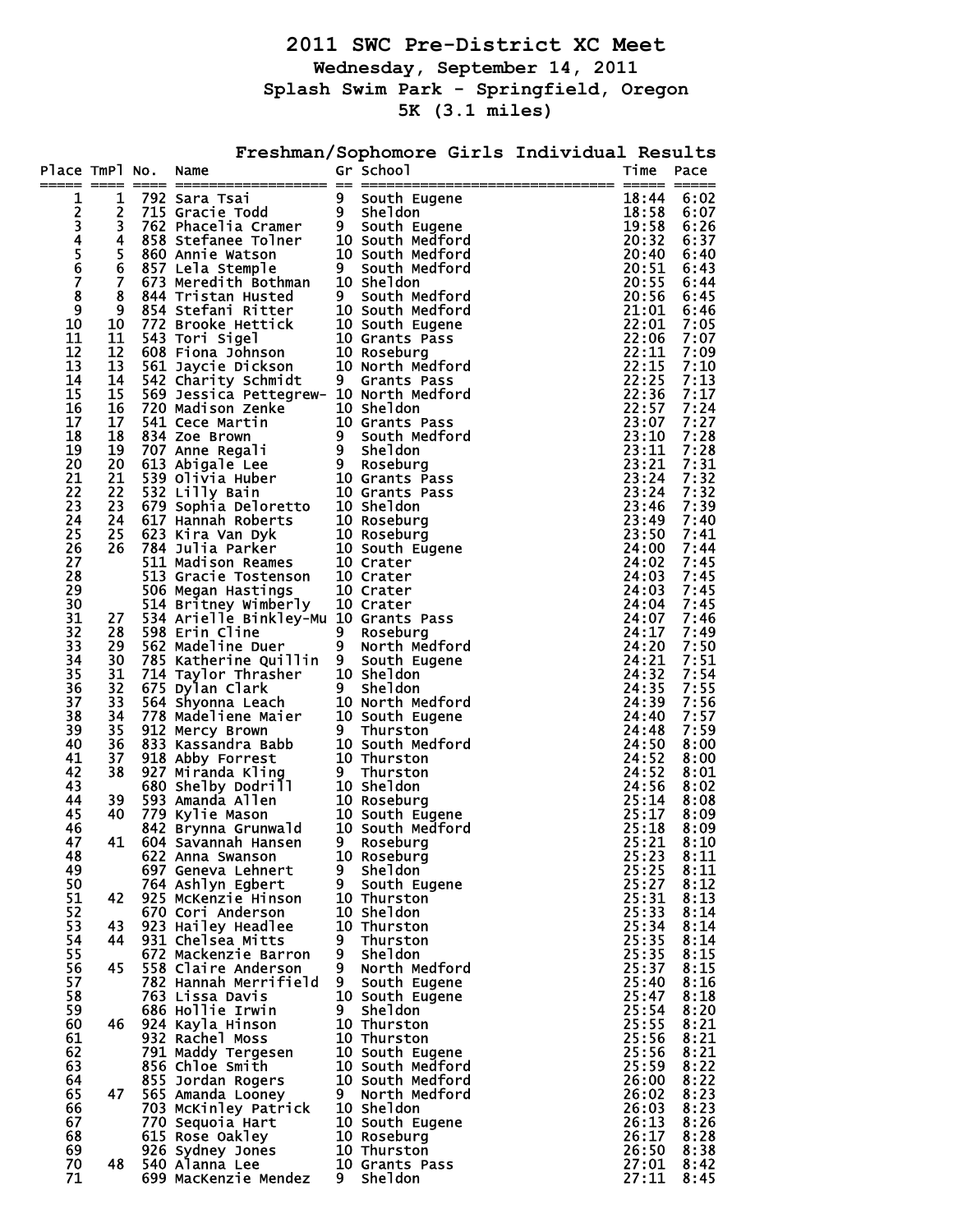| 72 |    | 780 Isabel McCullum                  | 9              | South Eugene     | 27:12 | 8:46        |
|----|----|--------------------------------------|----------------|------------------|-------|-------------|
| 73 |    | 694 Elizabeth Laing                  | 9              | <b>Sheldon</b>   | 27:36 | 8:53        |
| 74 |    | 758 Devin Banister                   |                | 9 South Eugene   | 27:36 | 8:53        |
| 75 |    | 684 Megan Haas                       |                | 10 Sheldon       | 27:47 | 8:57        |
| 76 |    | 602 Emily Farmer                     |                | 10 Roseburg      | 27:51 | 8:58        |
| 77 |    | 688 Hannah Johnson                   |                | 10 Sheldon       | 28:09 | 9:04        |
| 78 |    | 690 Alex Kalen                       |                | 10 Sheldon       | 28:15 | 9:06        |
| 79 |    | 716 Makayla Turner                   | 9              | <b>Sheldon</b>   | 28:20 | 9:08        |
| 80 |    | 859 Genna Tutland                    |                | 9 South Medford  | 28:33 | 9:12        |
| 81 |    | 915 Chloe Chitwood                   |                | 10 Thurston      | 28:51 | 9:18        |
| 82 |    | 922 Caitlin Hassler                  |                | 10 Thurston      | 29:19 | 9:27        |
| 83 |    |                                      |                | 10 South Medford | 29:19 | 9:27        |
| 84 |    | 845 Megan Johnson<br>832 Erika Adams |                | 9 South Medford  | 29:20 | 9:27        |
| 85 |    | 851 Sophia Parsagian                 |                | 10 South Medford | 30:10 | 9:43        |
| 86 |    | 971 Kate Miller                      |                | 10 Thurston      |       | 30:15 9:45  |
| 87 |    | 618 Jessica Sandoval                 |                | 10 Roseburg      |       | 30:55 9:57  |
| 88 |    | 841 Kayela Geiszler                  |                | 10 South Medford |       | 31:10 10:02 |
| 89 |    | 861 Jamie Wimmer                     |                | 10 South Medford |       | 31:14 10:03 |
| 90 |    | 849 Lilly Michaels                   |                | 10 South Medford |       | 31:26 10:07 |
| 91 | 49 | 571 Emily Preston                    | 9              | North Medford    |       | 31:41 10:12 |
| 92 |    | 597 Mikayla Carter                   |                | 10 Roseburg      |       | 32:00 10:18 |
| 93 |    | 619 Karla Sandoval                   | 9              | Roseburg         |       | 32:31 10:28 |
| 94 |    | 835 Bridget Cooper                   |                | 9 South Medford  |       | 32:41 10:32 |
| 95 |    | 935 Kayla Rogers                     | 9 <sub>o</sub> | Thurston         |       | 33:58 10:56 |
| 96 |    | 936 McKenzie Saultz                  |                | 10 Thurston      |       | 34:13 11:01 |
| 97 |    | 910 Larenna Adams                    |                | 9 Thurston       |       | 34:15 11:02 |
| 98 |    | 596 Maranda Moore                    | 9 <sub>o</sub> | Roseburg         |       | 37:17 12:00 |
| 99 |    | 620 Ashley Standridge                | 9              | Roseburg         |       | 37:21 12:02 |
|    |    |                                      |                |                  |       |             |

**Freshman/Sophomore Girls Team Scores** 1. South Medford  $4 \quad 5 \quad 6 \quad 8 \quad 9 \quad (18) \quad (36) = 32$  Stefanee Tolner, Annie Watson, Lela Stemple, Tristan Husted, Stefani Ritter, Zoe Brown, Kassandra Babb 2. Sheldon 2 7 16 19 23 (31) (32) = 67 Gracie Todd, Meredith Bothman, Madison Zenke, Anne Regali, Sophia Deloretto, Taylor Thrasher, Dylan Clark 3. South Eugene  $1 \quad 3 \quad 10 \quad 26 \quad 30 \quad (34) \quad (40) = \quad 70$  Sara Tsai, Phacelia Cramer, Brooke Hettick, Julia Parker, Katherine Quillin, Madeliene Maier, Kylie Mason 4. Grants Pass 11 14 17 21 22 (27) (48) = 85 Tori Sigel, Charity Schmidt, Cece Martin, Olivia Huber, Lilly Bain, Arielle Binkley-Murray, Alanna Lee 5. Roseburg 12 20 24 25 28 (39) (41) = 109 Fiona Johnson, Abigale Lee, Hannah Roberts, Kira Van Dyk, Erin Cline, Amanda Allen, Savannah Hansen 6. North Medford<br> $13 \qquad 15$  13 15 29 33 45 (47) (49) = 135 Jaycie Dickson, Jessica Pettegrew-Sam, Madeline Duer, Shyonna Leach, Claire Anderson, Amanda Looney, Emily Preston 7. Thurston 35 37 38 42 43 (44) (46) = 195 Mercy Brown, Abby Forrest, Miranda Kling, McKenzie Hinson, Hailey Headlee, Chelsea Mitts, Kayla Hinson

| Place TmPl No.  |    | Name                                  |   | Gr School        | Time  | Pace |
|-----------------|----|---------------------------------------|---|------------------|-------|------|
|                 |    |                                       |   |                  |       |      |
|                 |    | 589 Ray Schierman                     |   | 10 North Medford | 16:39 | 5:22 |
|                 |    | 732 Ben Harter                        |   | 10 Sheldon       | 16:56 | 5:27 |
|                 |    | 642 Kenny Freeman 10 Roseburg         |   |                  | 17:05 | 5:30 |
|                 | 4  | 656 Benjamin Rodriguez 10 Roseburg    |   |                  | 17:20 | 5:35 |
| $45$<br>$67$    |    | 800 Reilly Bloomer                    |   | 9 South Eugene   | 17:24 | 5:36 |
|                 | 6  | 893 John Serna                        |   | 9 South Medford  | 17:36 | 5:40 |
|                 |    | 581 Joe Dugan                         |   | 10 North Medford | 17:46 | 5:43 |
| $\frac{8}{9}$   | 8  | 729 Henry Fowler                      |   | 10 Sheldon       | 18:02 | 5:48 |
|                 | 9  | 818 Andrew McCullough 10 South Eugene |   |                  | 18:05 | 5:49 |
| 10              | 10 | 973 Aaron Fagan                       |   | 10 North Medford | 18:06 | 5:50 |
| $\frac{11}{12}$ | 11 | 756 Tj Wright                         |   | 10 Sheldon       | 18:10 | 5:51 |
|                 | 12 | 638 Toby Dill                         |   | 10 Roseburg      | 18:12 | 5:52 |
| 13              | 13 | 877 Tristen Edwards                   |   | 10 South Medford | 18:15 | 5:53 |
| 14              | 14 | 829 Sashka Warner                     |   | 10 South Eugene  | 18:16 | 5:53 |
| 15              | 15 | 882 Jacob Lowe                        | 9 | South Medford    | 18:20 | 5:54 |

**Freshman/Sophomore Boys Individual Results**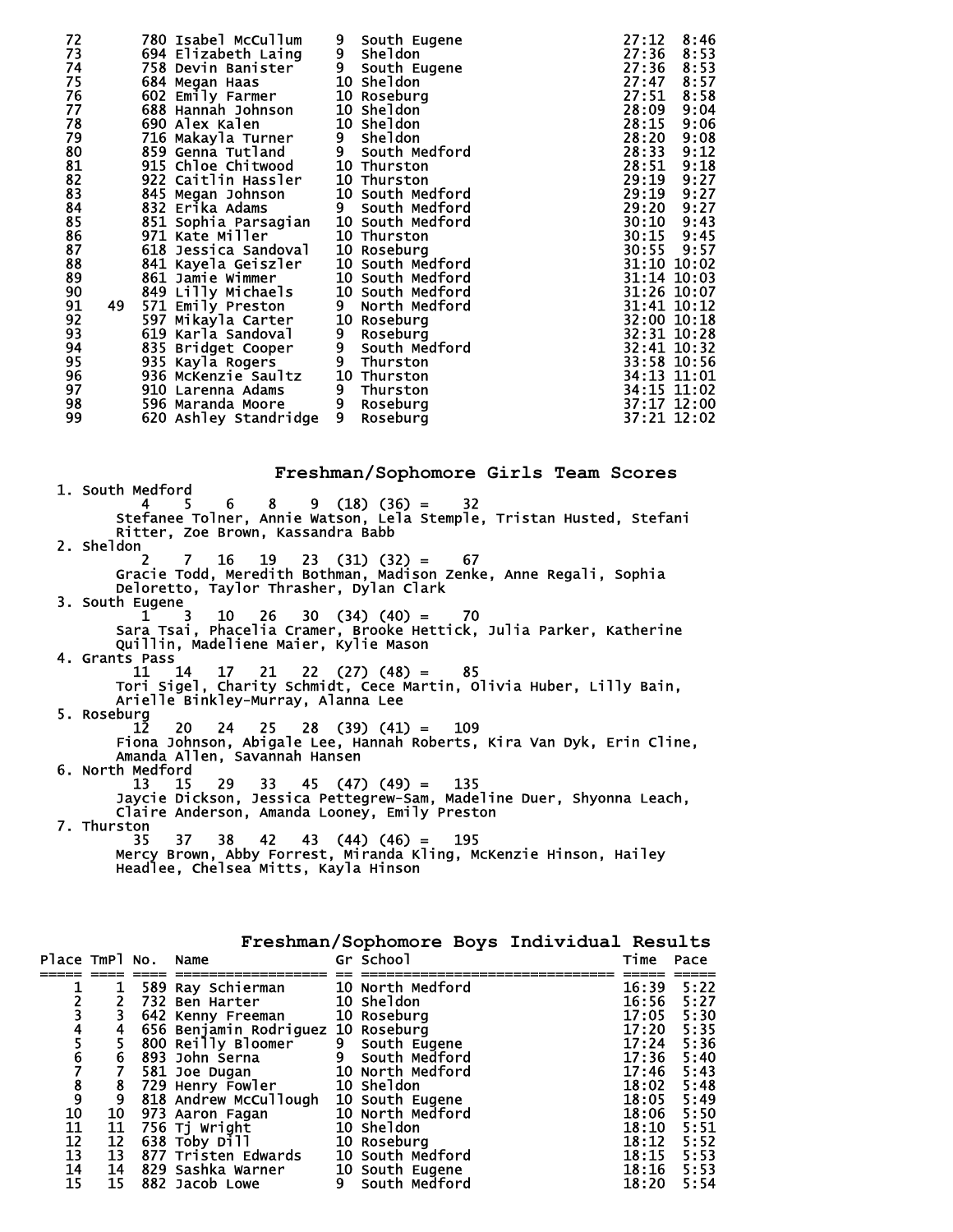| 16 | 16              |                                                                                                                                                                                                                                            | 5 639 Tommy Dill 10 Roseburg<br>7 723 Cole Bruns 10 Sheldon<br>867 Cethan Cannon 10 South Medford<br>867 Cethan Cannon 10 South Medford<br>863 Cole Asman<br>9 South Medford<br>722 David Bellamy 10 Sheldon<br>726 Nyie Campbell<br>833 Josta Burson | 18:22          | 5:55 |
|----|-----------------|--------------------------------------------------------------------------------------------------------------------------------------------------------------------------------------------------------------------------------------------|-------------------------------------------------------------------------------------------------------------------------------------------------------------------------------------------------------------------------------------------------------|----------------|------|
| 17 | 17 <sub>2</sub> |                                                                                                                                                                                                                                            |                                                                                                                                                                                                                                                       | $18:30$ $5:58$ |      |
| 18 | 18              |                                                                                                                                                                                                                                            |                                                                                                                                                                                                                                                       | 18:32          | 5:58 |
| 19 | 19              |                                                                                                                                                                                                                                            |                                                                                                                                                                                                                                                       | 18:34          | 5:59 |
|    |                 |                                                                                                                                                                                                                                            |                                                                                                                                                                                                                                                       | 18:40          |      |
| 20 | 20              |                                                                                                                                                                                                                                            |                                                                                                                                                                                                                                                       |                | 6:01 |
| 21 | 21              |                                                                                                                                                                                                                                            |                                                                                                                                                                                                                                                       | 18:42          | 6:01 |
| 22 | 22              |                                                                                                                                                                                                                                            |                                                                                                                                                                                                                                                       | 18:45          | 6:03 |
| 23 | 23              |                                                                                                                                                                                                                                            |                                                                                                                                                                                                                                                       | 18:46          | 6:03 |
| 24 | 24              |                                                                                                                                                                                                                                            |                                                                                                                                                                                                                                                       | 18:50          | 6:04 |
| 25 | 25              |                                                                                                                                                                                                                                            |                                                                                                                                                                                                                                                       | 19:09          | 6:10 |
| 26 | 26              |                                                                                                                                                                                                                                            |                                                                                                                                                                                                                                                       | 19:12          | 6:11 |
| 27 | 27              |                                                                                                                                                                                                                                            |                                                                                                                                                                                                                                                       | 19:12          | 6:11 |
| 28 | 28              |                                                                                                                                                                                                                                            |                                                                                                                                                                                                                                                       | 19:16          | 6:12 |
| 29 |                 |                                                                                                                                                                                                                                            |                                                                                                                                                                                                                                                       | 19:18          | 6:13 |
| 30 |                 |                                                                                                                                                                                                                                            |                                                                                                                                                                                                                                                       | 19:19          | 6:13 |
| 31 | 29              |                                                                                                                                                                                                                                            |                                                                                                                                                                                                                                                       | 19:22          | 6:14 |
| 32 | 30              |                                                                                                                                                                                                                                            |                                                                                                                                                                                                                                                       | 19:29          | 6:16 |
| 33 | 31              |                                                                                                                                                                                                                                            |                                                                                                                                                                                                                                                       | 19:33          | 6:18 |
| 34 | 32              |                                                                                                                                                                                                                                            |                                                                                                                                                                                                                                                       | 19:36          | 6:19 |
| 35 | 33              |                                                                                                                                                                                                                                            |                                                                                                                                                                                                                                                       | 19:40          | 6:20 |
| 36 |                 |                                                                                                                                                                                                                                            |                                                                                                                                                                                                                                                       | 19:41          | 6:20 |
| 37 | 34              |                                                                                                                                                                                                                                            |                                                                                                                                                                                                                                                       | 19:42          | 6:21 |
| 38 | 35              |                                                                                                                                                                                                                                            |                                                                                                                                                                                                                                                       | 19:47          | 6:22 |
| 39 | 36              |                                                                                                                                                                                                                                            |                                                                                                                                                                                                                                                       | 19:51          | 6:24 |
| 40 | 37              |                                                                                                                                                                                                                                            |                                                                                                                                                                                                                                                       | 19:53          | 6:24 |
| 41 |                 |                                                                                                                                                                                                                                            |                                                                                                                                                                                                                                                       | 19:55          | 6:25 |
| 42 | 38              |                                                                                                                                                                                                                                            |                                                                                                                                                                                                                                                       | 19:58          | 6:26 |
| 43 | 39              |                                                                                                                                                                                                                                            |                                                                                                                                                                                                                                                       | 19:59          | 6:26 |
| 44 | 40              |                                                                                                                                                                                                                                            |                                                                                                                                                                                                                                                       | 20:02          | 6:27 |
| 45 | 41              |                                                                                                                                                                                                                                            |                                                                                                                                                                                                                                                       | 20:03          | 6:28 |
| 46 | 42              |                                                                                                                                                                                                                                            |                                                                                                                                                                                                                                                       | 20:04          | 6:28 |
| 47 |                 |                                                                                                                                                                                                                                            |                                                                                                                                                                                                                                                       | 20:04          | 6:28 |
|    | 43              |                                                                                                                                                                                                                                            |                                                                                                                                                                                                                                                       | 20:18          | 6:32 |
| 48 |                 |                                                                                                                                                                                                                                            |                                                                                                                                                                                                                                                       |                |      |
| 49 |                 |                                                                                                                                                                                                                                            |                                                                                                                                                                                                                                                       | 20:20          | 6:33 |
| 50 |                 |                                                                                                                                                                                                                                            |                                                                                                                                                                                                                                                       | 20:28          | 6:36 |
| 51 |                 |                                                                                                                                                                                                                                            |                                                                                                                                                                                                                                                       | 20:36          | 6:38 |
| 52 | 44              |                                                                                                                                                                                                                                            |                                                                                                                                                                                                                                                       | 20:36          | 6:38 |
| 53 | 45              |                                                                                                                                                                                                                                            |                                                                                                                                                                                                                                                       | 20:42          | 6:40 |
| 54 | 46              |                                                                                                                                                                                                                                            |                                                                                                                                                                                                                                                       | 20:45          | 6:41 |
| 55 | 47              |                                                                                                                                                                                                                                            |                                                                                                                                                                                                                                                       | 20:48          | 6:42 |
| 56 | 48              | 575 Aaron Browne-Moore 10 North Medford                                                                                                                                                                                                    |                                                                                                                                                                                                                                                       | 21:01          | 6:46 |
| 57 |                 |                                                                                                                                                                                                                                            |                                                                                                                                                                                                                                                       | 21:03          | 6:47 |
| 58 |                 |                                                                                                                                                                                                                                            |                                                                                                                                                                                                                                                       | 21:06          | 6:48 |
| 59 |                 |                                                                                                                                                                                                                                            |                                                                                                                                                                                                                                                       | 21:09          | 6:49 |
| 60 |                 | % A Miles Moran and South Medford<br>874 Jules Moran and South Medford<br>874 Jules Moran and South Medford<br>883 Matthew McConnell 9 South Medford<br>757 Issei Yamamoto 10 Sheldon<br>548 Nick Brown 10 Grants Pass<br>627 Cj Ball 10 R |                                                                                                                                                                                                                                                       | 21:09          | 6:49 |
| 61 | 49              | 548 Nick Brown                                                                                                                                                                                                                             |                                                                                                                                                                                                                                                       | 21:13          | 6:50 |
| 62 |                 |                                                                                                                                                                                                                                            |                                                                                                                                                                                                                                                       | 21:26          | 6:54 |
| 63 |                 |                                                                                                                                                                                                                                            |                                                                                                                                                                                                                                                       | 21:33          | 6:56 |
| 64 |                 |                                                                                                                                                                                                                                            |                                                                                                                                                                                                                                                       | 21:33          | 6:57 |
| 65 |                 |                                                                                                                                                                                                                                            |                                                                                                                                                                                                                                                       | $21:33$ 6:57   |      |
| 66 | 50              | 961 Matthew Selby                                                                                                                                                                                                                          | 10 Thurston                                                                                                                                                                                                                                           | 21:41          | 6:59 |
| 67 |                 | 961 Matthew Selby<br>879 Jason Foster 10 South Medford<br>664 Garrett Wedge 9 Roseburg<br>939 Skyler Arnold 9 Thurston<br>797 Carson Atkin 9 South Eugene<br>827 Brandon Sov 10 South Eugene<br>827 Brandon Sov 10 South Eugene            |                                                                                                                                                                                                                                                       | 21:46 7:01     |      |
| 68 |                 |                                                                                                                                                                                                                                            |                                                                                                                                                                                                                                                       | 21:49          | 7:02 |
| 69 |                 |                                                                                                                                                                                                                                            |                                                                                                                                                                                                                                                       | 21:50          | 7:02 |
| 70 |                 |                                                                                                                                                                                                                                            |                                                                                                                                                                                                                                                       | 21:51          | 7:02 |
| 71 |                 |                                                                                                                                                                                                                                            |                                                                                                                                                                                                                                                       | 21:58          | 7:05 |
| 72 |                 |                                                                                                                                                                                                                                            |                                                                                                                                                                                                                                                       | 21:59          | 7:05 |
| 73 |                 |                                                                                                                                                                                                                                            | 10 South Medford                                                                                                                                                                                                                                      | 21:59          | 7:05 |
| 74 |                 |                                                                                                                                                                                                                                            | 10 South Medford                                                                                                                                                                                                                                      | 22:06          | 7:07 |
| 75 |                 | $797$ Carson A<br>827 Brandon Sov<br>653 Andrew Newey 10 Rosebury<br>904 Stuart Tomlinson 10 South Med<br>202 Tvler Thomas 10 South Med<br>10 Roseburg<br>202 South Med<br>202 South Med                                                   |                                                                                                                                                                                                                                                       | 22:07          | 7:08 |
| 76 |                 | 634 Ryian burum<br>870 Nathan Case 9 South Med<br>754 Tim Wellette 9 Sheldon<br>970 Alex Youngbauer 10 Thurston                                                                                                                            | 9 South Medford                                                                                                                                                                                                                                       | 22:09          | 7:08 |
| 77 |                 |                                                                                                                                                                                                                                            |                                                                                                                                                                                                                                                       | 22:11          | 7:09 |
| 78 |                 |                                                                                                                                                                                                                                            |                                                                                                                                                                                                                                                       | 22:13          | 7:09 |
| 79 |                 |                                                                                                                                                                                                                                            |                                                                                                                                                                                                                                                       | 22:18          | 7:11 |
| 80 |                 | 551 Wyatt Mahaffy<br>592 Parker Wiltrout                                                                                                                                                                                                   | 9 Roseburg                                                                                                                                                                                                                                            | 22:19          | 7:11 |
| 81 |                 |                                                                                                                                                                                                                                            | 9 North Medford                                                                                                                                                                                                                                       | 22:21          | 7:12 |
| 82 |                 | 878 Trig Ethridge                                                                                                                                                                                                                          | 9 South Medford                                                                                                                                                                                                                                       | 22:25          | 7:13 |
| 83 |                 | o/o Trig Ethridge<br>666 Erick Wonderly                                                                                                                                                                                                    | 10 Roseburg                                                                                                                                                                                                                                           | 22:36          | 7:17 |
| 84 |                 | 864 Justin Beringot                                                                                                                                                                                                                        | 10 South Medford                                                                                                                                                                                                                                      | 22:48          | 7:21 |
| 85 |                 | 725 Evan Clay                                                                                                                                                                                                                              | 10 Sheldon                                                                                                                                                                                                                                            | 22:59          | 7:24 |
| 86 |                 | 890 Phillip Newsome                                                                                                                                                                                                                        | 10 South Medford                                                                                                                                                                                                                                      | 23:01          | 7:25 |
| 87 |                 | 652 Ian McGowan                                                                                                                                                                                                                            | 9 Roseburg                                                                                                                                                                                                                                            | 23:04          | 7:26 |
| 88 |                 |                                                                                                                                                                                                                                            | 9 Sheldon                                                                                                                                                                                                                                             | 23:06          | 7:26 |
| 89 |                 | 740 Kyle Leatham                                                                                                                                                                                                                           | 9 South Medford                                                                                                                                                                                                                                       | 23:06          | 7:26 |
| 90 |                 | 898 Robert Starchvick<br>822 Shane Roach                                                                                                                                                                                                   |                                                                                                                                                                                                                                                       | 23:06          | 7:27 |
| 91 |                 |                                                                                                                                                                                                                                            | 10 South Eugene                                                                                                                                                                                                                                       | 23:10          | 7:28 |
| 92 |                 | 667 Alan Wood<br>862 Johnathan Arista                                                                                                                                                                                                      | 10 Roseburg                                                                                                                                                                                                                                           | 23:11          | 7:28 |
| 93 |                 |                                                                                                                                                                                                                                            | 9 South Medford<br>9 Thurston                                                                                                                                                                                                                         | 23:19          | 7:31 |
|    |                 | 948 Lance Hemphill                                                                                                                                                                                                                         | 9 Thurston                                                                                                                                                                                                                                            | 23:27          | 7:33 |
| 94 |                 | 941 Ryan Carr                                                                                                                                                                                                                              |                                                                                                                                                                                                                                                       |                | 7:34 |
| 95 |                 | 578 Jack Cowan<br>641 Nick Foley<br>875 Isaac Cunningham<br>875 Isaac Cunningham<br>731 Daniel Wales Joseph Medford                                                                                                                        |                                                                                                                                                                                                                                                       | 23:28          |      |
| 96 |                 |                                                                                                                                                                                                                                            |                                                                                                                                                                                                                                                       | 23:38          | 7:37 |
| 97 |                 |                                                                                                                                                                                                                                            |                                                                                                                                                                                                                                                       | 23:52          | 7:41 |
| 98 |                 | 731 Daniel Halstead                                                                                                                                                                                                                        | 10 Sheldon                                                                                                                                                                                                                                            | 24:21          | 7:50 |
|    |                 |                                                                                                                                                                                                                                            |                                                                                                                                                                                                                                                       |                |      |

| $\bf{0}$                             | Roseburg                                     |
|--------------------------------------|----------------------------------------------|
| $\overline{\mathbf{0}}$              | Sheldon                                      |
| 0.                                   | South Medford                                |
| $\bf{0}$                             |                                              |
| I.                                   | South Medfor <mark>d</mark><br>South Medford |
| I.                                   | South Medford                                |
| 0.                                   | <b>Sheldon</b>                               |
| $\bf{0}$                             | North Medford                                |
| L                                    | Roseburg                                     |
| 0.                                   | Roseburg                                     |
| L                                    | Sheldon                                      |
| I.                                   | Roseburg                                     |
| $\bf{0}$                             | Grants Pass                                  |
| $\bf{0}$                             | Roseburg                                     |
| I.                                   | Roseburg                                     |
| $\overline{\mathbf{0}}$              |                                              |
| I.                                   | South Eugene<br>North Medford                |
| I.                                   |                                              |
| j.                                   | Thurston<br>Thurston                         |
| 0.                                   | Crater                                       |
| I.                                   | South Medford                                |
| $\bf{0}$                             | South Eugene                                 |
| 0.                                   | Grants Pass                                  |
| $\bf{0}$                             | Crater                                       |
| 0.                                   | Sheldon                                      |
| $\bf{0}$                             | Sheldon                                      |
| I.                                   | South Eugene                                 |
| 0.                                   |                                              |
|                                      | Crater<br>Crater                             |
| 0.                                   |                                              |
| L                                    | Crater                                       |
| 0.                                   | South Eugene                                 |
| I.                                   | Roseburg                                     |
| $\bf{0}$                             | Thurston                                     |
| I.                                   | Roseburg                                     |
| I.                                   | Roseburg                                     |
| $\frac{0}{0}$                        | South Medford                                |
| 0.                                   | North Medford                                |
| L                                    | Thurston                                     |
| 0.                                   | Thurston                                     |
| 0.<br>0.                             | Thurston                                     |
|                                      | North Medford                                |
| ).                                   | South Medford<br>South Medford               |
| I.                                   |                                              |
| I.                                   | South Medford                                |
| 0.                                   | Sheldon                                      |
| $\bf{0}$                             | Grants Pass                                  |
| 0.                                   | Roseburg                                     |
| 0.                                   | Sheldon                                      |
| I.                                   | South Medford                                |
| $\begin{matrix} 0 \\ 0 \end{matrix}$ | She I don                                    |
|                                      | Thurston                                     |
| $\mathbf{0}$                         | South Medford                                |
| I.                                   | Roseburg                                     |
| I.                                   | Thurston                                     |
| I                                    | South Eugene                                 |
| 0.                                   | South Eugene                                 |
| 0.                                   | Roseburg                                     |
| $\bf{0}$                             | South Medford                                |
| 0.                                   | South Medford                                |
| 0.                                   | Roseburg                                     |
| I.                                   | South Medford                                |
| I.                                   | Sheldon                                      |
| 0.                                   | Thurston                                     |
| 0.                                   | Thurston                                     |
| I.                                   | Roseburg                                     |
| I.                                   | North Medford                                |
| I                                    | South<br>Medford                             |
| 0.                                   | Roseburg                                     |
| 0.                                   | South Medford                                |
|                                      | Sheldon                                      |
| .0<br>.0                             | South Medford                                |
| I                                    | Roseburg                                     |
| I.                                   | Sheldon                                      |
| I.                                   | South Medford                                |
| 0.                                   | South<br>Eugene                              |
| 0.                                   | Roseburg                                     |
| I                                    | South Medford                                |
| I                                    | Thurston                                     |
| I.                                   | Thurston                                     |
| I                                    | North Medford                                |
| 0.                                   | Roseburg                                     |
| $\overline{0}$                       | South Medford                                |
| .0                                   | Sheldon                                      |
|                                      |                                              |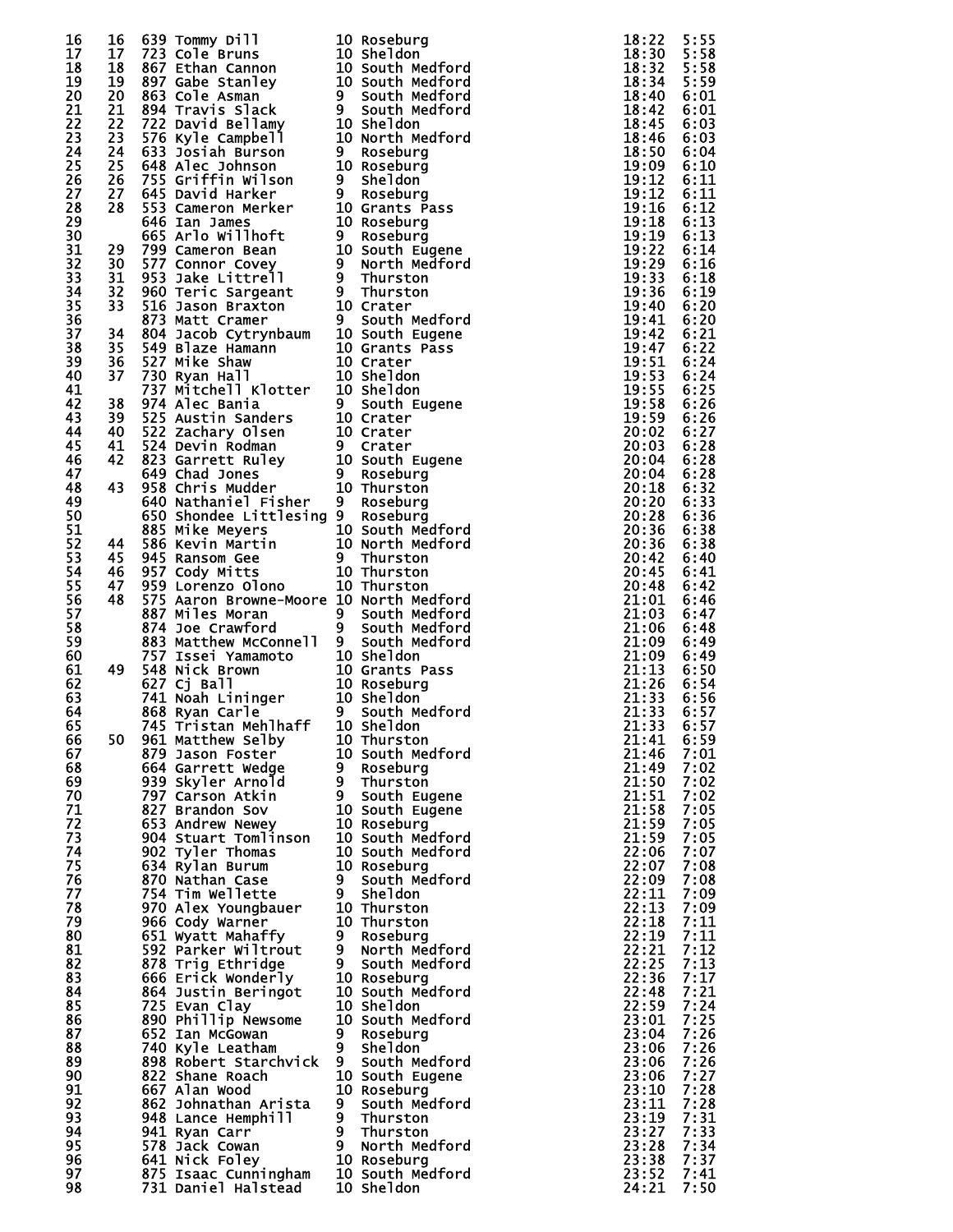| 99  | 51  | 554 Nik O'Hara          | 9 | <b>Grants Pass</b> | 24:22 7:51     |
|-----|-----|-------------------------|---|--------------------|----------------|
| 100 |     | 630 Logan Boggs         | 9 | Roseburg           | 24:31 7:54     |
| 101 |     | 733 Kalvin Hengler      |   | sheldon            | 24:36 7:55     |
| 102 |     | 807 Jesse Fox           |   | South Eugene       | 24:39 7:56     |
| 103 |     | 583 Ethan Giddings      |   | North Medford      | $25:30$ $8:13$ |
| 104 |     | 643 Cameron Friel       | 9 | Roseburg           | $25:40$ 8:16   |
| 105 |     | 52 550 Reilly Kompaniet |   | 10 Grants Pass     | 26:57 8:41     |
| 106 | 53. | 972 Erek Nelson         |   | 9 Grants Pass      | $27:12$ 8:46   |
| 107 |     | 724 Ryan Choquette      |   | 10 Sheldon         | 31:43 10:13    |
| 108 |     | 908 Brent Wright        |   | 9 South Medford    | 39:06 12:36    |
|     |     |                         |   |                    |                |
|     |     |                         |   |                    |                |

 1. Roseburg 3 4 12 16 24 (25) (27) = 59 Kenny Freeman, Benjamin Rodriguez, Toby Dill, Tommy Dill, Josiah Burson, Alec Johnson, David Harker 2. Sheldon 2 8 11 17 22 (26) (37) = 60 Ben Harter, Henry Fowler, Tj Wright, Cole Bruns, David Bellamy, Griffin Wilson, Ryan Hall 3. South Medford 6 13 15 18 19 (20) (21) = 71 John Serna, Tristen Edwards, Jacob Lowe, Ethan Cannon, Gabe Stanley, Cole Asman, Travis Slack 4. North Medford 1 7 10 23 30 (44) (48) = 71 Ray Schierman, Joe Dugan, Aaron Fagan, Kyle Campbell, Connor Covey, Kevin Martin, Aaron Browne-Moore 5. South Eugene 5 9 14 29 34 (38) (42) = 91 Reilly Bloomer, Andrew McCullough, Sashka Warner, Cameron Bean, Jacob Cytrynbaum, Alec Bania, Garrett Ruley 6. Crater 33 36 39 40 41 = 189 Jason Braxton, Mike Shaw, Austin Sanders, Zachary Olsen, Devin Rodman 7. Thurston 31 32 43 45 46 (47) (50) = 197 Jake Littrell, Teric Sargeant, Chris Mudder, Ransom Gee, Cody Mitts, Lorenzo Olono, Matthew Selby 8. Grants Pass 28 35 49 51 52 (53) = 215 Cameron Merker, Blaze Hamann, Nick Brown, Nik O'Hara, Reilly Kompaniet, Erek Nelson

**Junior/Senior Girls Individual Results** 

**Freshman/Sophomore Boys Team Scores**

| Place TmPl No.<br>=====    |                         | ==== | Name                                                                                                                                                                        | Gr School                            | Time  | Pace |
|----------------------------|-------------------------|------|-----------------------------------------------------------------------------------------------------------------------------------------------------------------------------|--------------------------------------|-------|------|
| 1                          | 1                       |      | 761 Erin Clark                                                                                                                                                              | 11 South Eugene                      | 18:15 | 5:53 |
|                            | $\overline{\mathbf{c}}$ |      | 776 Paige Kouba                                                                                                                                                             | 12 South Eugene                      | 19:30 | 6:17 |
|                            | 3                       |      | 850 Lauren Morgan                                                                                                                                                           |                                      | 19:46 | 6:22 |
|                            | $\overline{\mathbf{4}}$ |      | 570 Brenna Phelps                                                                                                                                                           | 12 South Medford<br>12 North Medford | 20:15 | 6:31 |
|                            |                         |      | 692 Kelsi Klotter                                                                                                                                                           | 12 Sheldon                           | 20:16 | 6:32 |
|                            | $\frac{5}{6}$           |      | 848 Carmen Mejia                                                                                                                                                            | 11 South Medford                     | 20:22 | 6:34 |
| 23456789                   | $\overline{\mathbf{z}}$ |      | 919 Macie Gale                                                                                                                                                              | 11 Thurston                          | 20:32 | 6:37 |
|                            | 8                       |      | 759 Genevieve Brandt                                                                                                                                                        | 11 South Eugene                      | 20:52 | 6:43 |
|                            | 9                       |      | 852 Kayla Parsons                                                                                                                                                           | 12 South Medford                     | 21:36 | 6:58 |
| 10                         | 10                      |      | 509 Shelby Owen                                                                                                                                                             | 12 Crater                            | 21:59 | 7:05 |
| 11                         | 11                      |      | 507 Sarah Hastings                                                                                                                                                          | 12 Crater                            | 22:01 | 7:05 |
| 12                         | 12                      |      | 671 Gabby Aufderheide 11 Sheldon                                                                                                                                            |                                      | 22:10 | 7:08 |
| 13                         | 13                      |      | 603 Hayley Girod                                                                                                                                                            | 11 Roseburg                          | 22:10 | 7:08 |
| 14                         | 14                      |      | 695 Danielle Langston 12 Sheldon                                                                                                                                            |                                      | 22:43 | 7:19 |
| 15                         | 15                      |      | 777 Emma Lang                                                                                                                                                               | 12 South Eugene                      | 22:51 | 7:22 |
| 16                         | 16                      |      | 621 Alexandrea Standri 12 Roseburg                                                                                                                                          |                                      | 23:08 | 7:27 |
| 17                         | 17                      |      | 682 Madison Dunne                                                                                                                                                           | 12 Sheldon                           | 23:10 | 7:28 |
| 18                         | 18                      |      | ooz mauıson Dunne<br>787 Jordan Roach<br>566 المتاح                                                                                                                         | 12 South Eugene                      | 23:11 | 7:28 |
| 19                         | 19                      |      | 566 Kayla Looney<br>709 Hannah Rodrigues 11 Sheldon<br>781 Madeline McNally 12 South Eugene<br>568 Molly Mulhollen 11 North Medforc<br>568 Molly Mulhollen 11 North Medforc | 11 North Medford                     | 23:15 | 7:29 |
| 20                         | 20                      |      |                                                                                                                                                                             |                                      | 23:21 | 7:31 |
| 21                         | 21                      |      |                                                                                                                                                                             |                                      | 23:24 | 7:32 |
| $\overline{2}\overline{2}$ | 22                      |      |                                                                                                                                                                             | 11 North Medford                     | 23:26 | 7:33 |
| 23                         | 23                      |      | 545 Mattea Tibbits 12 Grants  <br>681 Taylor Dodrill 12 Sheldon                                                                                                             | 12 Grants Pass                       | 23:26 | 7:33 |
| 24                         | 24                      |      |                                                                                                                                                                             |                                      | 23:29 | 7:34 |
| 25                         | 25                      |      | 606 Breanna Hennricks                                                                                                                                                       | 11 Roseburg                          | 23:34 | 7:35 |
| 26                         | 26                      |      | 546 Haylee Wallace                                                                                                                                                          | 11 Grants Pass                       | 23:42 | 7:38 |
| 27                         | 27                      |      | 533 Rachele Bedsole                                                                                                                                                         | 11 Grants Pass                       | 23:47 | 7:40 |
| 28                         | 28                      |      | 594 Alexandria Barnes                                                                                                                                                       | 11 Roseburg                          | 23:51 | 7:41 |
| 29                         | 29                      |      | 501 Jasmyn Andrews                                                                                                                                                          | 12 Crater                            | 23:58 | 7:43 |
| 30                         | 30                      |      | 609 Harlie Johnson                                                                                                                                                          | 11 Roseburg                          | 23:59 | 7:43 |
| 31                         | 31                      |      | 504 Gabrielle Desimone 12 Crater                                                                                                                                            |                                      | 23:59 | 7:43 |
| 32                         | 32                      |      | 689 Kelsey Jost                                                                                                                                                             | 12 Sheldon                           | 24:02 | 7:44 |
| 33                         | 33                      |      | 573 Kyndall Wiley                                                                                                                                                           | 11 North Medford                     | 24:15 | 7:49 |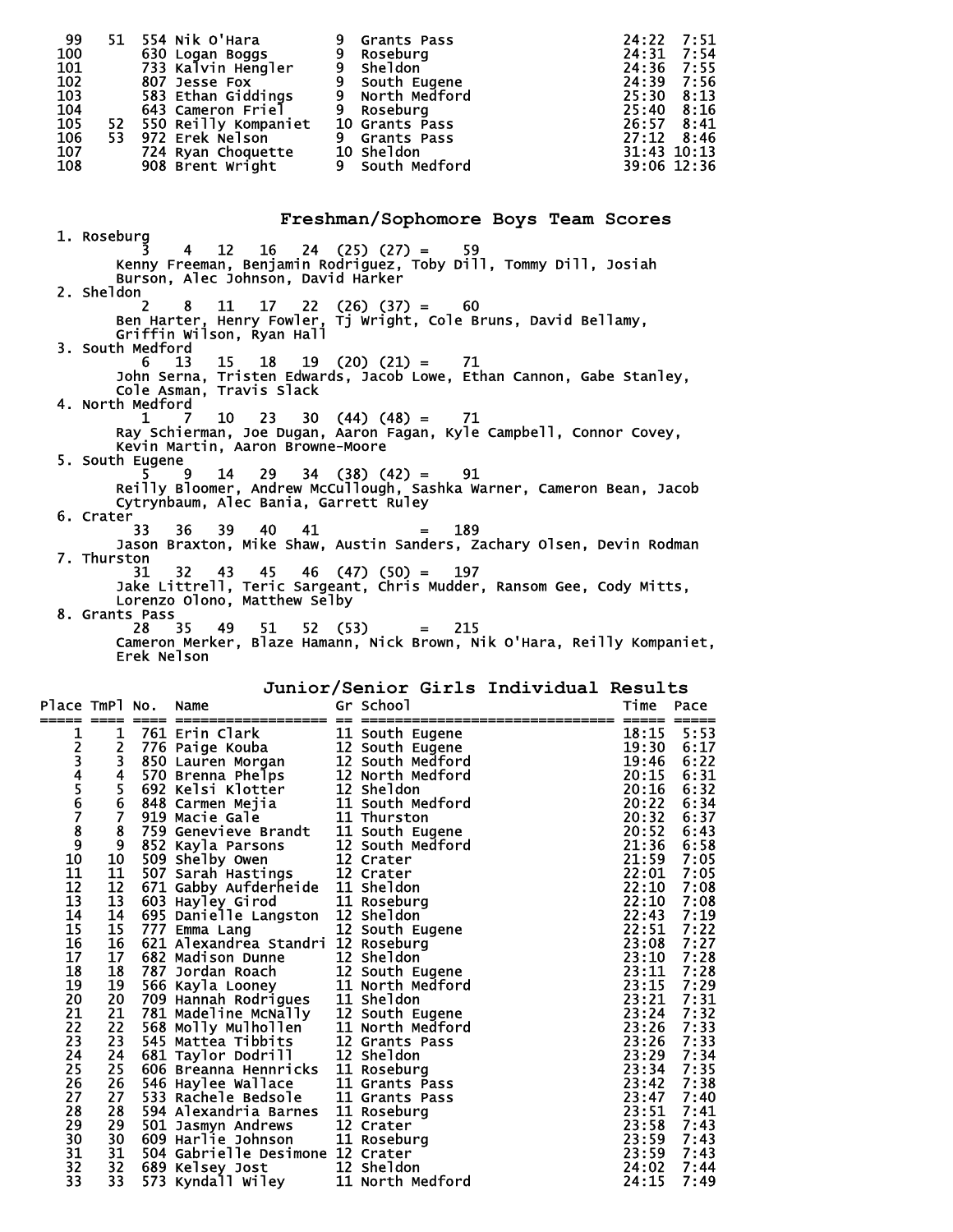| 82<br>32:52 10:35<br>914 Nicole Buescher<br>83<br>11 Thurston<br>33:34 10:49<br>84<br>11 Roseburg<br>616 Monika Pacheco<br>34:54 11:14<br>85<br>938 Chelsea Tree<br>11 Thurston<br>35:04 11:18<br>11 Sheldon<br>86<br>711 Raeanna Scott<br>36:39 11:48<br>11 South Medford<br>839 Emily Evers | 34<br>35<br>36<br>37<br>38<br>39<br>40<br>41<br>42<br>43<br>44<br>45<br>46<br>47<br>48<br>49<br>50<br>51<br>52<br>53<br>54<br>55<br>56<br>57<br>58<br>59<br>60<br>61<br>62<br>63<br>64<br>65<br>66<br>67<br>68<br>69<br>70<br>71<br>72<br>73<br>74<br>75<br>76<br>77<br>78<br>79<br>80<br>81 | 34<br>35<br>36<br>37<br>38<br>39<br>40<br>41<br>42<br>43<br>44<br>45<br>46<br>47<br>48<br>49<br>50<br>51<br>52<br>53<br>54<br>55 |    | 693 Natalie Kogutkiewi 11 Sheldon<br>502 Jerilyn Armstrong 11 Crater<br>933 Haley Randall<br>535 Brittany Blacksmit 11 Grants Pass<br>611 Megan Larkin<br>706 Katelyn Rasmussen 11 Sheldon<br>853 Deanna Plumlee<br>847 Brianna Levesque 11 South Med<br>595 Angela Bonner 11 Roseburg<br>976 Katherine Tolbert 11 Thurston<br>560 Lindsay Bills<br>11 North Medford<br>607 Lauren Jaworski<br>536 Bailey Bradbury<br>536 Bailey Bradbury<br>11 Grants Pass<br>840 Riley Finnegan<br>928 Angela Laliberte<br>11 Thurston<br>928 Angela Laliberte<br>11 Thurston<br>836 Kealani Creech<br>614 Julia Ma<br>916 Savana Cochrane<br>508 Shelby Higinbotham 12 Crater<br>718 Paula Uibel<br>601 Brandy Duval<br>676 Delaney Clevenger 12 Sheldon<br>o/o Delaney Clevenger<br>713 Claire Thompson<br>713 Claire Thompson<br>813 Ashley McAndrews<br>843 Michelli Hawkins<br>843 Michelli Hawkins<br>863 Jessica Freda<br>866 Hannah Leatham<br>866 Hannah Leatham<br>867 Michaela Mehl<br>87 Ashley Cha<br>544 Alizabeth Switzer 11 Grants Pass<br>687 Shiloh Jackson 12 Sheldon<br>917 Jennifer Cook 11 Thurston<br>717 Hunter Turner 11 Sheldon<br>702 Justina Oland 11 Sheldon<br>702 Justina Oland 11 Sheldon<br>702 Justina Oland 11 Sheldon<br>71 | 11 Thurston<br>11 Roseburg<br>11 South Medford<br>11 South Medford<br>10 South Medford<br>11 Roseburg<br>11 Thurston<br>12 Sheldon<br>11 Roseburr<br>11 Roseburg<br>11 South Medford<br>12 North Medford<br>11 North Medford | 24:16<br>7:49<br>24:35<br>7:55<br>24:35<br>7:55<br>24:38<br>7:56<br>24:40<br>7:57<br>7:58<br>24:43<br>24:43<br>24:45<br>7:58<br>24:45<br>7:58<br>7:59<br>24:46<br>24:52<br>8:01<br>24:55<br>8:01<br>24:57<br>8:02<br>25:09<br>8:06<br>25:20<br>8:09<br>25:22<br>8:10<br>25:30<br>8:13<br>25:33<br>8:14<br>25:38<br>8:15<br>25:44<br>8:17<br>25:44<br>8:17<br>25:58<br>8:22<br>26:10<br>8:26<br>26:13<br>8:26<br>26:20<br>8:29<br>8:31<br>26:28<br>8:32<br>26:28<br>26:34 8:33<br>26:36<br>8:34<br>27:01<br>8:42<br>27:07<br>8:44<br>27:26<br>8:50<br>27:31<br>8:52<br>27:32<br>8:52<br>27:34<br>8:53<br>27:43<br>8:55<br>27:51<br>8:58<br>27:53<br>8:59<br>28:25<br>9:09<br>28:30<br>9:11<br>28:38<br>9:13<br>29:41<br>9:34<br>29:49<br>9:36<br>29:59<br>9:40<br>30:02<br>9:40<br>30:02<br>9:40<br>31:06 10:01<br>31:25 10:07<br>31:26 10:07 |
|-----------------------------------------------------------------------------------------------------------------------------------------------------------------------------------------------------------------------------------------------------------------------------------------------|----------------------------------------------------------------------------------------------------------------------------------------------------------------------------------------------------------------------------------------------------------------------------------------------|----------------------------------------------------------------------------------------------------------------------------------|----|---------------------------------------------------------------------------------------------------------------------------------------------------------------------------------------------------------------------------------------------------------------------------------------------------------------------------------------------------------------------------------------------------------------------------------------------------------------------------------------------------------------------------------------------------------------------------------------------------------------------------------------------------------------------------------------------------------------------------------------------------------------------------------------------------------------------------------------------------------------------------------------------------------------------------------------------------------------------------------------------------------------------------------------------------------------------------------------------------------------------------------------------------------------------------------------------------------------------------------------------------|------------------------------------------------------------------------------------------------------------------------------------------------------------------------------------------------------------------------------|----------------------------------------------------------------------------------------------------------------------------------------------------------------------------------------------------------------------------------------------------------------------------------------------------------------------------------------------------------------------------------------------------------------------------------------------------------------------------------------------------------------------------------------------------------------------------------------------------------------------------------------------------------------------------------------------------------------------------------------------------------------------------------------------------------------------------------------------|
|                                                                                                                                                                                                                                                                                               |                                                                                                                                                                                                                                                                                              |                                                                                                                                  |    |                                                                                                                                                                                                                                                                                                                                                                                                                                                                                                                                                                                                                                                                                                                                                                                                                                                                                                                                                                                                                                                                                                                                                                                                                                                   |                                                                                                                                                                                                                              |                                                                                                                                                                                                                                                                                                                                                                                                                                                                                                                                                                                                                                                                                                                                                                                                                                              |
|                                                                                                                                                                                                                                                                                               | 87                                                                                                                                                                                                                                                                                           |                                                                                                                                  |    |                                                                                                                                                                                                                                                                                                                                                                                                                                                                                                                                                                                                                                                                                                                                                                                                                                                                                                                                                                                                                                                                                                                                                                                                                                                   |                                                                                                                                                                                                                              | 36:48 11:51                                                                                                                                                                                                                                                                                                                                                                                                                                                                                                                                                                                                                                                                                                                                                                                                                                  |
|                                                                                                                                                                                                                                                                                               |                                                                                                                                                                                                                                                                                              |                                                                                                                                  |    |                                                                                                                                                                                                                                                                                                                                                                                                                                                                                                                                                                                                                                                                                                                                                                                                                                                                                                                                                                                                                                                                                                                                                                                                                                                   |                                                                                                                                                                                                                              |                                                                                                                                                                                                                                                                                                                                                                                                                                                                                                                                                                                                                                                                                                                                                                                                                                              |
| Junior/Senior Girls Team Scores                                                                                                                                                                                                                                                               |                                                                                                                                                                                                                                                                                              |                                                                                                                                  | ı. | 2<br>8                                                                                                                                                                                                                                                                                                                                                                                                                                                                                                                                                                                                                                                                                                                                                                                                                                                                                                                                                                                                                                                                                                                                                                                                                                            | 44<br>$=$                                                                                                                                                                                                                    |                                                                                                                                                                                                                                                                                                                                                                                                                                                                                                                                                                                                                                                                                                                                                                                                                                              |
| 1. South Eugene<br>15 18 (21)<br>Erin Clark, Paige Kouba, Genevieve Brandt, Emma Lang, Jordan Roach,                                                                                                                                                                                          |                                                                                                                                                                                                                                                                                              |                                                                                                                                  | 5. | 12<br>14                                                                                                                                                                                                                                                                                                                                                                                                                                                                                                                                                                                                                                                                                                                                                                                                                                                                                                                                                                                                                                                                                                                                                                                                                                          |                                                                                                                                                                                                                              |                                                                                                                                                                                                                                                                                                                                                                                                                                                                                                                                                                                                                                                                                                                                                                                                                                              |
| Madeline McNally<br>2. Sheldon<br>$17 \t20 \t(24) \t(32) = 68$                                                                                                                                                                                                                                |                                                                                                                                                                                                                                                                                              |                                                                                                                                  |    |                                                                                                                                                                                                                                                                                                                                                                                                                                                                                                                                                                                                                                                                                                                                                                                                                                                                                                                                                                                                                                                                                                                                                                                                                                                   |                                                                                                                                                                                                                              |                                                                                                                                                                                                                                                                                                                                                                                                                                                                                                                                                                                                                                                                                                                                                                                                                                              |
| Kelsi Klotter, Gabby Aufderheide, Danielle Langston, Madison Dunne,<br>Hannah Rodrigues, Taylor Dodrill, Kelsey Jost                                                                                                                                                                          |                                                                                                                                                                                                                                                                                              |                                                                                                                                  | 3. | 38<br>9<br>6.                                                                                                                                                                                                                                                                                                                                                                                                                                                                                                                                                                                                                                                                                                                                                                                                                                                                                                                                                                                                                                                                                                                                                                                                                                     |                                                                                                                                                                                                                              |                                                                                                                                                                                                                                                                                                                                                                                                                                                                                                                                                                                                                                                                                                                                                                                                                                              |
| 3. South Medford<br>$39(44)(46) = 95$<br>Lauren Morgan, Carmen Mejia, Kayla Parsons, Deanna Plumlee, Brianna                                                                                                                                                                                  |                                                                                                                                                                                                                                                                                              |                                                                                                                                  |    | 16                                                                                                                                                                                                                                                                                                                                                                                                                                                                                                                                                                                                                                                                                                                                                                                                                                                                                                                                                                                                                                                                                                                                                                                                                                                |                                                                                                                                                                                                                              |                                                                                                                                                                                                                                                                                                                                                                                                                                                                                                                                                                                                                                                                                                                                                                                                                                              |
| Levesque, Riley Finnegan, Kealani Creech<br>4. Roseburg                                                                                                                                                                                                                                       |                                                                                                                                                                                                                                                                                              |                                                                                                                                  |    |                                                                                                                                                                                                                                                                                                                                                                                                                                                                                                                                                                                                                                                                                                                                                                                                                                                                                                                                                                                                                                                                                                                                                                                                                                                   |                                                                                                                                                                                                                              |                                                                                                                                                                                                                                                                                                                                                                                                                                                                                                                                                                                                                                                                                                                                                                                                                                              |
| $1\overline{3}$<br>$25$ $28$ $30$ $(37)$ $(40)$ = 112<br>Hayley Girod, Alexandrea Standridge, Breanna Hennricks, Alexandria<br>Barnes, Harlie Johnson, Megan Larkin, Angela Bonner                                                                                                            |                                                                                                                                                                                                                                                                                              |                                                                                                                                  |    | 11                                                                                                                                                                                                                                                                                                                                                                                                                                                                                                                                                                                                                                                                                                                                                                                                                                                                                                                                                                                                                                                                                                                                                                                                                                                |                                                                                                                                                                                                                              |                                                                                                                                                                                                                                                                                                                                                                                                                                                                                                                                                                                                                                                                                                                                                                                                                                              |
| 5. Crater<br>$29$ 31 34 (48) (55) = 115<br>10<br>Shelby Owen, Sarah Hastings, Jasmyn Andrews, Gabrielle Desimone,                                                                                                                                                                             | 6. North Medford                                                                                                                                                                                                                                                                             |                                                                                                                                  |    |                                                                                                                                                                                                                                                                                                                                                                                                                                                                                                                                                                                                                                                                                                                                                                                                                                                                                                                                                                                                                                                                                                                                                                                                                                                   | Jerilyn Armstrong, Shelby Higinbotham, Marielle Durand                                                                                                                                                                       |                                                                                                                                                                                                                                                                                                                                                                                                                                                                                                                                                                                                                                                                                                                                                                                                                                              |

 4 19 22 33 42 (50) (51) = 120 Brenna Phelps, Kayla Looney, Molly Mulhollen, Kyndall Wiley, Lindsay Bills, Jessica Freda, Michaela Mehl 7. Grants Pass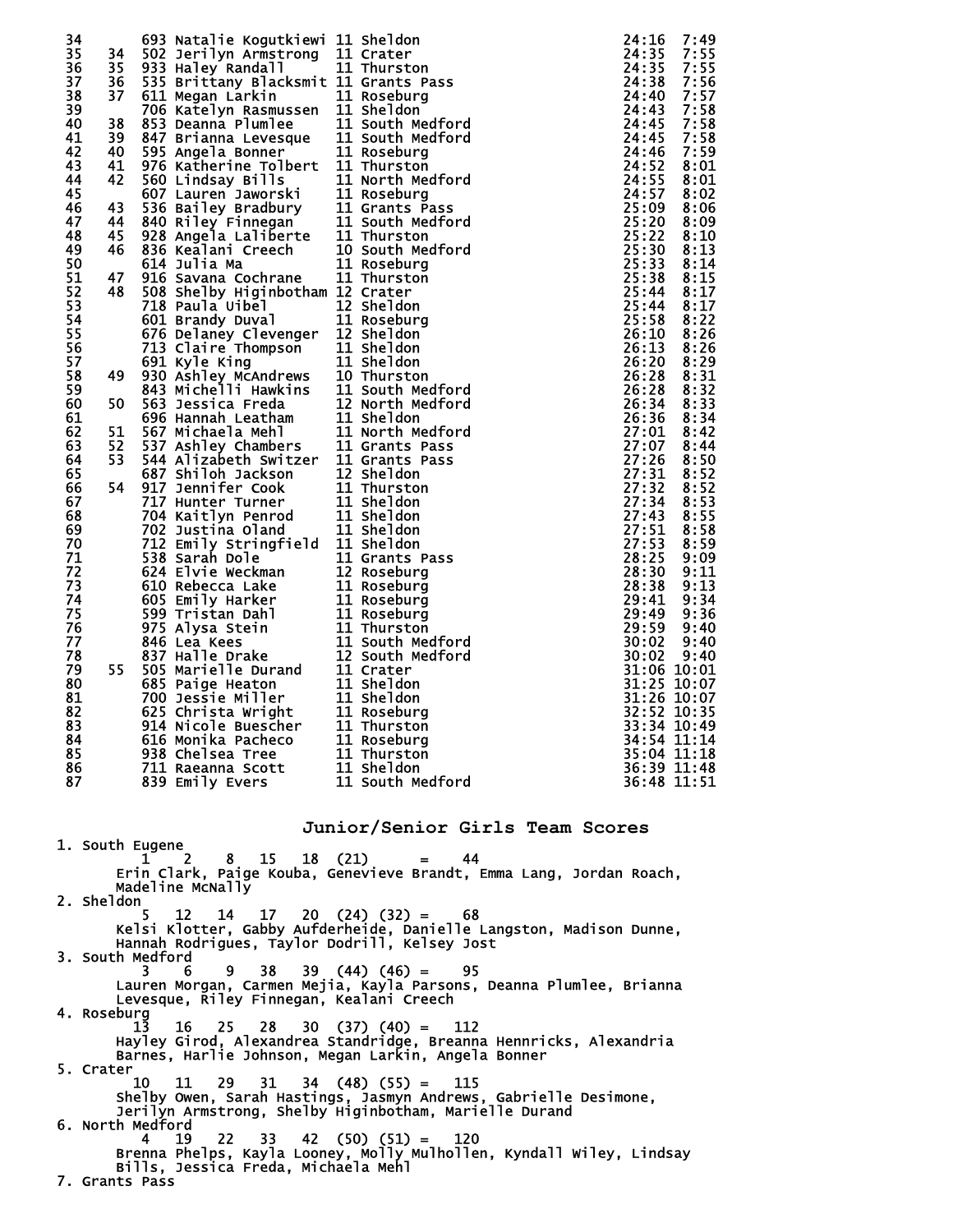23 26 27 36 43 (52) (53) = 155 Mattea Tibbits, Haylee Wallace, Rachele Bedsole, Brittany Blacksmith, Bailey Bradbury, Ashley Chambers, Alizabeth Switzer 8. Thurston

 7 35 41 45 47 (49) (54) = 175 Macie Gale, Haley Randall, Katherine Tolbert, Angela Laliberte, Savana Cochrane, Ashley McAndrews, Jennifer Cook

## **Junior/Senior Boys Individual Results**

| Place TmPl No.  |                         | Name                                                                                                                                                                                                                                       | Gr School                      | Time                        | Pace         |
|-----------------|-------------------------|--------------------------------------------------------------------------------------------------------------------------------------------------------------------------------------------------------------------------------------------|--------------------------------|-----------------------------|--------------|
|                 |                         |                                                                                                                                                                                                                                            |                                |                             |              |
| 1               | 1<br>2                  |                                                                                                                                                                                                                                            |                                | 16:22<br>16:25              | 5:16<br>5:17 |
|                 | 3                       |                                                                                                                                                                                                                                            |                                | 16:38                       | 5:21         |
|                 | 4                       |                                                                                                                                                                                                                                            |                                | 16:52                       | 5:26         |
| 234567          | 5                       |                                                                                                                                                                                                                                            |                                | 16:56                       | 5:27         |
|                 | 6                       |                                                                                                                                                                                                                                            |                                | 17:07                       | 5:31         |
|                 | $\overline{\mathbf{z}}$ |                                                                                                                                                                                                                                            |                                | 17:13                       | 5:33         |
| 8               | 8                       |                                                                                                                                                                                                                                            |                                | 17:17                       | 5:34         |
| 9               | 9                       |                                                                                                                                                                                                                                            |                                | 17:23                       | 5:36         |
| 10              | 10                      |                                                                                                                                                                                                                                            |                                | 17:26                       | 5:37         |
| 11<br>12        | 11<br>12                |                                                                                                                                                                                                                                            |                                | 17:29<br>17:35              | 5:38<br>5:40 |
| 13              | 13                      |                                                                                                                                                                                                                                            |                                | 17:50                       | 5:45         |
| 14              | 14                      |                                                                                                                                                                                                                                            |                                | 17:52                       | 5:45         |
| 15              | 15                      |                                                                                                                                                                                                                                            |                                | 18:01                       | 5:48         |
| 16              | 16                      |                                                                                                                                                                                                                                            |                                | 18:04                       | 5:49         |
| 17              | 17                      |                                                                                                                                                                                                                                            |                                | 18:05                       | 5:50         |
| 18              | 18                      |                                                                                                                                                                                                                                            |                                | 18:07                       | 5:50         |
| 19              | 19                      |                                                                                                                                                                                                                                            |                                | 18:08                       | 5:50         |
| 20              | 20                      |                                                                                                                                                                                                                                            |                                | 18:10                       | 5:51         |
| 21              | 21<br>22                |                                                                                                                                                                                                                                            |                                | 18:11<br>18:11              | 5:51<br>5:51 |
| $\frac{2}{2}$   | 23                      |                                                                                                                                                                                                                                            |                                | 18:14                       | 5:53         |
| 24              | 24                      |                                                                                                                                                                                                                                            |                                | 18:20                       | 5:54         |
| 25              | 25                      | 551 Connor Lauffenburg 11 Grants Pass                                                                                                                                                                                                      |                                | 18:22                       | 5:55         |
| 26              | 26                      | 805 Evan Davis                                                                                                                                                                                                                             | 12 South Eugene                | 18:25                       | 5:56         |
| 27              |                         | 820 Sebastian Mitchell 12 South Eugene                                                                                                                                                                                                     |                                | 18:26                       | 5:56         |
| 28              | 27                      | 523 Piers Rasmussen 12 Crater<br>808 Quincy Gill 11 South 1<br>556 Eric Stobbe 12 Grants                                                                                                                                                   |                                | 18:29                       | 5:57         |
| 29              |                         |                                                                                                                                                                                                                                            | 11 South Eugene                | 18:30                       | 5:58         |
| 30              | 28                      |                                                                                                                                                                                                                                            | 12 Grants Pass                 | 18:32                       | 5:58         |
| 31              | 29<br>30                |                                                                                                                                                                                                                                            |                                | 18:33<br>18:44              | 5:59<br>6:02 |
| $\frac{32}{33}$ | 31                      |                                                                                                                                                                                                                                            |                                | 18:47                       | 6:03         |
| 34              |                         |                                                                                                                                                                                                                                            |                                | 18:47                       | 6:03         |
| 35              | 32                      | 556 Eric Stobbe 12 Grants Pass<br>557 Brandon Weichers 12 Grants Pass<br>529 Brently Strum 11 Crater<br>903 Darian Thompson 11 South Medford<br>886 Del Miller 11 South Medford<br>896 Codie Spencer 12 South Medford<br>896 Codie Spencer |                                | 18:50                       | 6:04         |
| 36              | 33                      |                                                                                                                                                                                                                                            |                                | 18:51                       | 6:04         |
| 37              |                         |                                                                                                                                                                                                                                            |                                | 18:52                       | 6:05         |
| 38              | 34                      |                                                                                                                                                                                                                                            |                                | 18:53                       | 6:05         |
| 39              | 35                      |                                                                                                                                                                                                                                            |                                | 18:56                       | 6:06         |
| 40<br>41        | 36<br>37                |                                                                                                                                                                                                                                            |                                | 18:58<br>19:00              | 6:07<br>6:07 |
| 42              | 38                      |                                                                                                                                                                                                                                            |                                | 19:01                       | 6:08         |
| 43              | 39                      |                                                                                                                                                                                                                                            |                                | 19:02                       | 6:08         |
| 44              | 40                      |                                                                                                                                                                                                                                            |                                | 19:02                       | 6:08         |
| 45              | 41                      | 531 Kahler Waldrop<br>657 Andrew Stone<br>657 Andrew Stone<br>830 Gabe Wihtol<br>751 Sam Seno<br>751 Sam Seno<br>11 Sheldon                                                                                                                |                                | 19:04                       | 6:09         |
| 46              | 42                      |                                                                                                                                                                                                                                            |                                | 19:07                       | 6:10         |
| 47              |                         |                                                                                                                                                                                                                                            | 11 South Eugene                | 19:10                       | 6:11         |
| 48<br>49        | 44                      | 43 751 Sam Seno<br>962 Ryan Smith                                                                                                                                                                                                          | 11 Sheldon<br>11 Thurston      | $19:13 \quad 6:12$<br>19:13 | 6:12         |
| 50              | 45                      | 655 Tyler Roberts                                                                                                                                                                                                                          | 12 Roseburg                    | 19:14                       | 6:12         |
| 51              |                         | 628 Tyler Becherer                                                                                                                                                                                                                         | 12 Roseburg                    | 19:15                       | 6:12         |
| 52              | 46                      | 909 Evan Wright                                                                                                                                                                                                                            | 11 South Medford               | 19:15                       | 6:12         |
| 53              | 47                      | 748 Kyle Radley                                                                                                                                                                                                                            | 11 Sheldon                     | 19:25                       | 6:15         |
| 54              | 48                      | 964 Andrew Wagenblast                                                                                                                                                                                                                      | 12 Thurston                    | 19:28                       | 6:16         |
| 55              | 49                      | 749 Joe Ricken                                                                                                                                                                                                                             | 11 Sheldon                     | 19:29                       | 6:17         |
| 56              | 50                      | 891 Mason Pugsley                                                                                                                                                                                                                          | 11 South Medford<br>12 Sheldon | 19:32                       | 6:18         |
| 57<br>58        |                         | 747 Sam Peterson<br>872 Kyle Christmas                                                                                                                                                                                                     | 12 South Medford               | 19:37<br>19:39              | 6:19<br>6:20 |
| 59              |                         | 637 Drew Coughlin                                                                                                                                                                                                                          | 12 Roseburg                    | 19:53                       | 6:24         |
| 60              | 51                      | 942 Noah Cochrane                                                                                                                                                                                                                          | 12 Thurston                    | 20:01                       | 6:27         |
| 61              |                         | 907 James Wolf                                                                                                                                                                                                                             | 12 South Medford               | 20:02                       | 6:27         |
| 62              |                         | 888 Austin Morgan                                                                                                                                                                                                                          | 11 South Medford               | 20:03                       | 6:27         |
| 63              |                         | 821 George Rear                                                                                                                                                                                                                            | 11 South Eugene                | 20:14                       | 6:31         |
| 64              | 52                      | 728 Jackson Fletcher                                                                                                                                                                                                                       | 12 Sheldon                     | 20:20                       | 6:33         |
| 65              |                         | 647 Mathew Johansen                                                                                                                                                                                                                        | 12 Roseburg                    | 20:26                       | 6:35         |
| 66<br>67        |                         | 803 Spencer Clark<br>635 Felipe Carrion                                                                                                                                                                                                    | 12 South Eugene<br>12 Roseburg | 20:28<br>20:32              | 6:36<br>6:37 |
| 68              |                         | 876 Cameron Derby                                                                                                                                                                                                                          | 10 South Medford               | 20:33                       | 6:37         |
| 69              |                         | 943 Chris Crum                                                                                                                                                                                                                             | 11 Thurston                    | 20:34                       | 6:38         |
| 70              |                         | 815 Jon Kosek                                                                                                                                                                                                                              | 12 South Eugene                | 20:37                       | 6:39         |
|                 |                         |                                                                                                                                                                                                                                            |                                |                             |              |